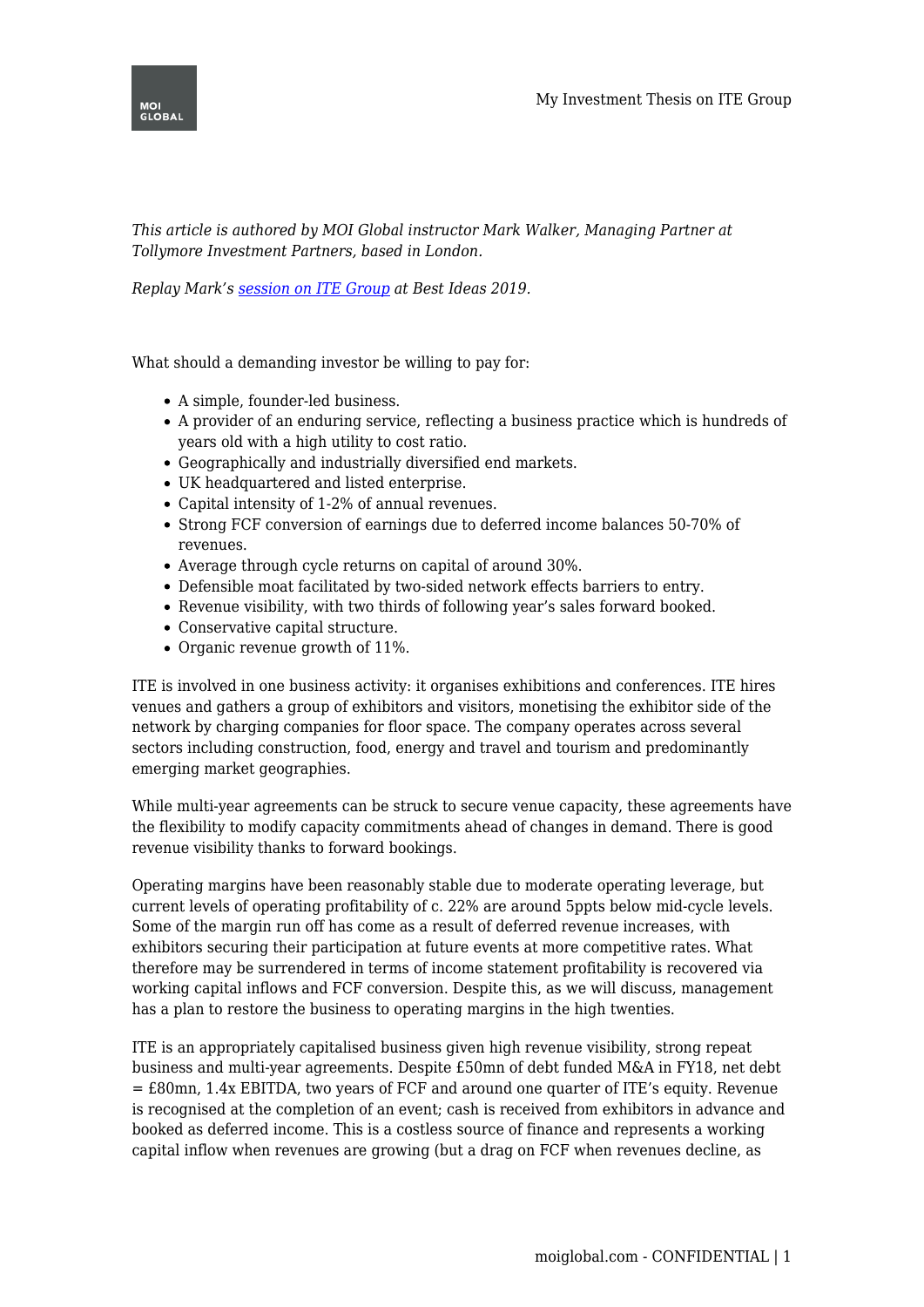they did FY15). This deferred income float has typically been c. 40% of sales, but since the founder of the business returned as CEO this has grown to two thirds, strengthening cash conversion.

A long track record of supernormal profits seems to emanate from two sources of competitive advantage: (1) Network effects: visitors are needed in order to attract exhibitors and vice versa, making it difficult for a non-established player to gain traction. And (2) intangible assets: trademarks and licences to operate venues, databases of consumers and exhibitors, brand reputation that makes participants reluctant to move away from a tried and tested event. The value chain is symbiotic: customers do not want competing trade shows; they want to know that their customers are going to be at the event they are attending that year. This is a form of efficient scale; there is only space for a handful of profitable operators within each region and industry niche.

I have classified this as a legacy moat business (rather than a reinvestment moat or a capital light compounder) due to the lack of greenfield organic opportunities to build new exhibitions around the world. However, ITE does have a strong foothold in several emerging markets including China and India. ITE has established market leading positions through fully owned subsidiaries and controlling interests in locally dominant exhibition brands. For example, it has a controlling stake in the market leading conferences business ABEC in India which runs 20 exhibitions across the country. ITE has offices in Beijing and Shanghai, operated through a JV with Hong Kong based Sinostar. ITE also runs conferences across Indonesia via a JV partnerships and wholly owned subsidiaries.

The organic growth trajectory has inflected positively, partly due to the economic stabilisation in a number of ITE's end markets, and partly due to a business improvement programme put in place as a result of a change of CEO in 2016.

A series of macroeconomic and geopolitical shocks have beset ITE's end markets and impeded business progress in the three or four years prior to 2017. These included the Russia-Crimea crisis and resulting trade sanctions at a time when Russia was a much larger part of ITE's business, and a 70% collapse in the price of oil harming business in ITE's energy-dependent central Asian markets.

This improvement in top line growth should bode well for the capacity of the business to meaningfully increase underlying cash generation, especially given the strides management is making in collecting cash for conference pre-bookings. As we will discuss, the market implies that the exact opposite will happen; that the sustainable cash the business can generate will wither significantly, and the stock has continued to move in the opposite direction to the business's progress.

As legacy moat business with limited opportunities to build new shows organically, M&A will always be part of management's capital allocation agenda. It is therefore important to understand the management team, their track record and incentives. The founder Mark Shashoua has returned to the business with a plan to improve the organic growth potential and profitability of the current portfolio. He is divesting the least profitable, sub-scale events. He has executed this transformation playbook at i2i Events, which enjoyed a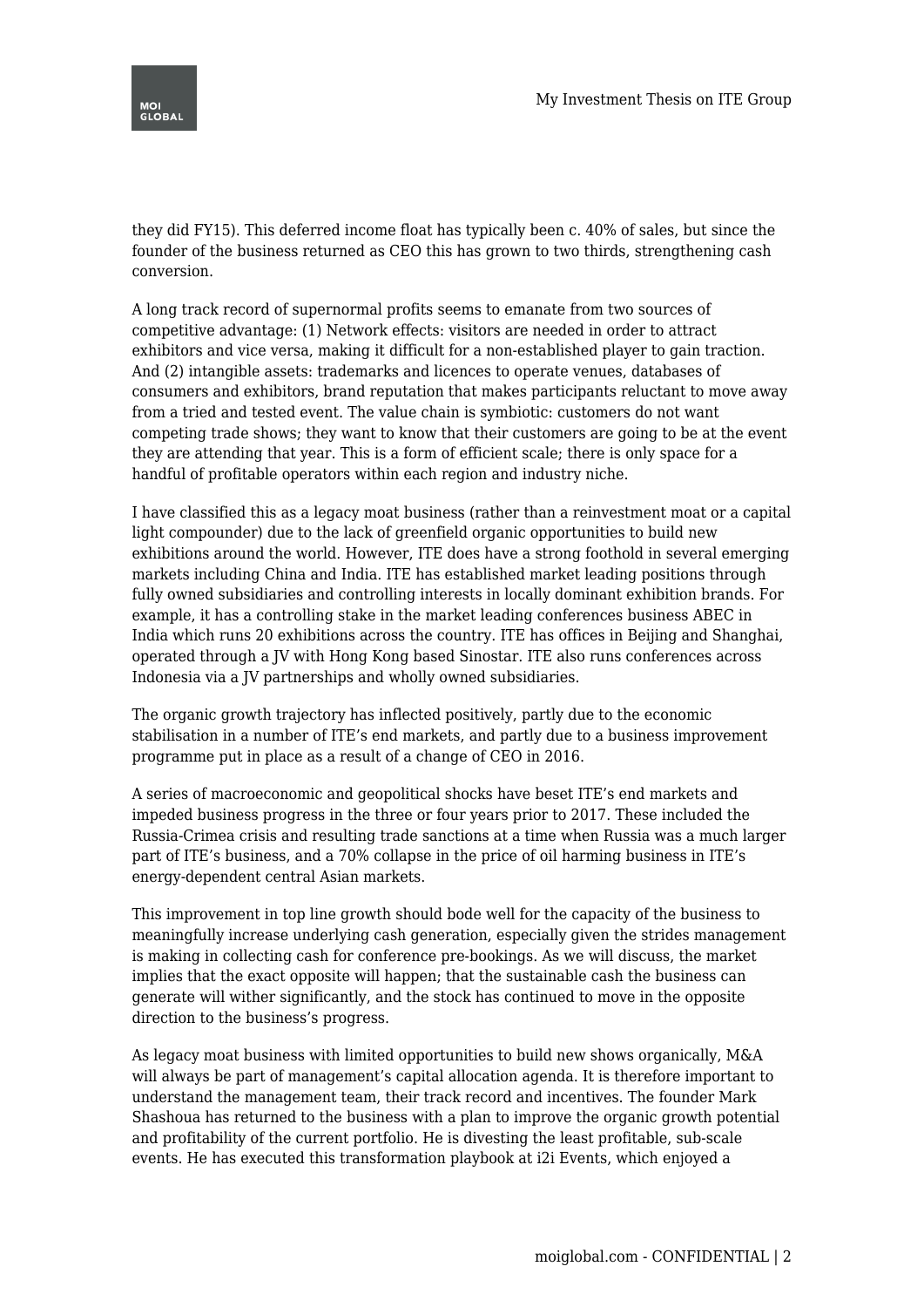

doubling of revenues and profits before being acquired by Ascential Events under his fiveyear leadership prior to returning to ITE, the company he founded in 1991.

In 2018 ITE announced the acquisition of Ascential Events Limited from Ascential plc, based on an EV of £300mn. The target assets comprise two global exhibitions brands, Bett and CWIEME, and several UK exhibitions brands such as the Spring and Autumn Fairs and Pure. The CEO and COO of ITE Group are very familiar with these assets; they ran them together 2011 – 2016 as CEO and CFO.

Management incentives have improved with the management change and are reasonable but not standout. Base salaries for the CEO/CFO are £450k/£250k. Bonuses are a function of headline PBT, organic revenue growth, cash conversion and qualitative strategic targets. LTIP awards are based on recurring EPS and relative TSR versus a combination of the FTSE Small Cap and FTSE 250 Index constituents. What is interesting is that ITE's earnings per share need to grow by 75% over the next two years for any of the LTIP to vest. For 100% of the LTIP to pay out ITE needs to generate EPS of 14.4p by September 2020, almost treble the FY18 EPS, and a 25% yield to the current share price.

All these measures were only introduced in 2017. While cash conversion is a sensible target, some measure of incremental returns on capital would be a welcome addition to the incentive programme, given the high cash generation of the business and the limited obvious long-term redeployment opportunities. I would say that the track record of the new leadership and some incentive framework progression are improving stewardship of a demonstrably wide-moat business that has suffered macro headwinds which have shown signs of dissipating. This is not a turnaround thesis; this is a fantastic, highly profitable business already, and one that can benefit from three tailwinds: (1) cyclical/macro mean reversion, (2) structural portfolio improvement driven by positive management change, and/or (3) a potential re-rating of the shares to reflect the former drivers.

The share price has collapsed since 2014 due to a series of macro and geopolitical events including the Russia/Crimea crisis, oil price collapse and rouble depreciation.

The share price has fallen by 50% in the last year to a 52-week low. More recently the company has suffered non-fundamental selling pressure as the portfolio has become much less emerging market focused. In my view the company's stock price has moved in the opposite direction of the business's performance and private business value.

ITE's cash flow and owner earnings are materially higher than reported earnings per share due to a large deferred revenue float, impairments of prior capital allocation decisions and amortisation of quasi-permanent assets such as customer relationships and internally developed brands.

Trailing FCF of the business is c. £30mn (adjusting for restructuring costs and biennial events); this is 25% of ITE's equity and debt funding and 19% of core Group revenues, excluding the contribution from Ascential. Organic revenue growth is running at double digit levels.